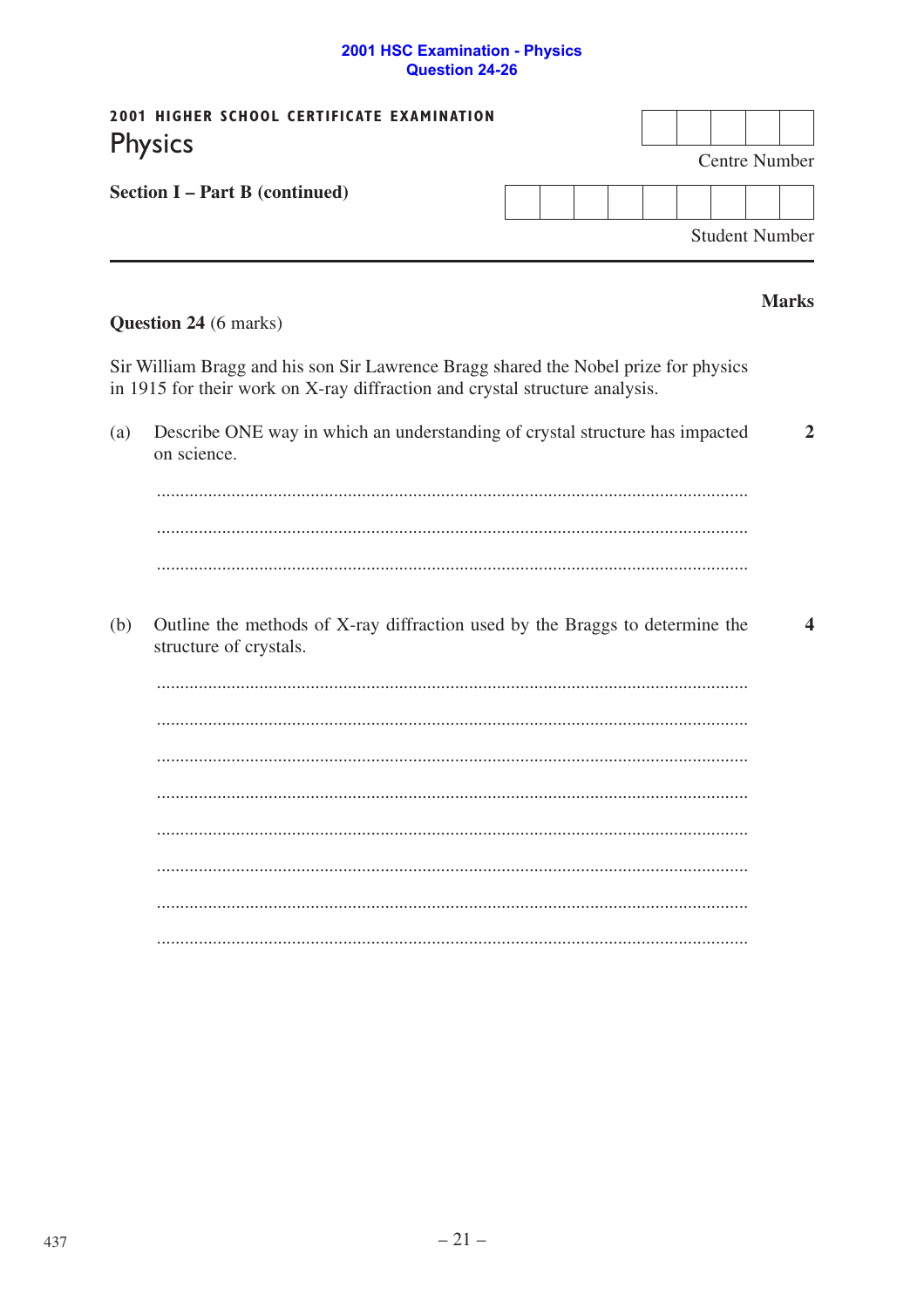## **2001 HSC Examination - Physics Question 24-26**

## **Question 25** (6 marks)

A student carried out an experiment on the photoelectric effect. The frequency of the incident radiation and the energy of the photoelectrons were both determined from measurements taken during the experiment.

The results obtained are shown in the table:

| Frequency of incident radiation<br>$(\times 10^{14}$ Hz) | Energy of photoelectrons<br>$(\times 10^{-19} J)$ |
|----------------------------------------------------------|---------------------------------------------------|
| 6.9                                                      | 1.22                                              |
| 8.2                                                      | 1.70                                              |
| 9.1                                                      | 3.70                                              |
| 9.9                                                      | 3.05                                              |
| 10.6                                                     | 3.38                                              |
| 11.8                                                     | 3.91                                              |
|                                                          |                                                   |

(a) Graph these results on the grid, including the line of best fit.





**Question 25 continues on page 23**